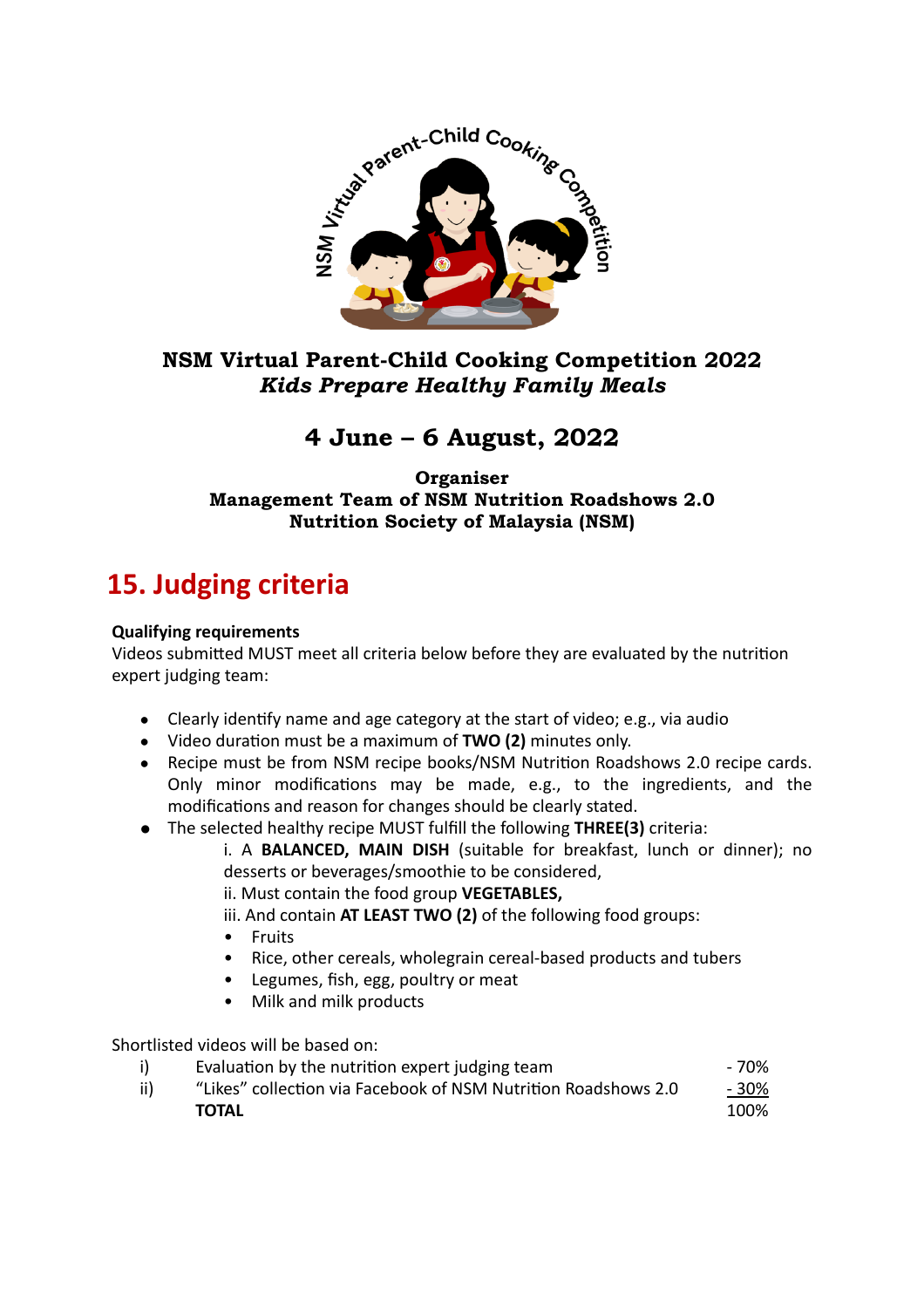### i) Judging criteria by the nutrition expert judging team (70%)

Videos submitted will be judged according to the following criteria.

| <b>Aspect</b>                                                                                                                                                                                                                                                                                                                                                                                                                                                   | Marks (%) |
|-----------------------------------------------------------------------------------------------------------------------------------------------------------------------------------------------------------------------------------------------------------------------------------------------------------------------------------------------------------------------------------------------------------------------------------------------------------------|-----------|
| 1. Execution<br>• Successful preparation of the dish as described in the NSM recipe<br>books / NSM Nutrition Roadshows 2.0 recipe card.<br>• Follow all preparation and cooking steps in the recipe.<br>• Clearly indicate all ingredients according to the correct household<br>measurements.<br>• Flow and the attractiveness of all preparation and cooking steps as<br>in the recipe.                                                                       | 30        |
| 2. Nutrition Messages<br>Include at least TWO (2) correct nutrition messages related to the<br>ingredients or cooking method.                                                                                                                                                                                                                                                                                                                                   | 20        |
| 3. Overall hygiene and safety aspects<br>• Adopt appropriate hygienic handling of ingredients, food and<br>utensils.<br>• Keep hair tidy, tied up or covered.<br>• Does not wear removable jewelry when preparing food.<br>NSM apron must be worn during the meal preparation.<br>Note: not all hygiene and safety practices may be shown in the<br>video within the stipulated time frame; however, participants can<br>creatively include these in the video. | 15        |
| 4. Interaction / Teamwork<br>• Extent of rapport and communication between parent and child.<br>• Involvement of parent – child in preparation of the meal<br>(approximately 50 – 50 sharing of work)                                                                                                                                                                                                                                                           | 15        |
| 5. Overall video presentation<br>• Quality of video.<br>• Include relevant commentaries of the preparation and cooking<br>method.<br>Use of additional graphics and captions, preferably original.                                                                                                                                                                                                                                                              | 15        |
| 6. Presentation of the dish<br>Attractive and appealing presentation of the prepared dish.                                                                                                                                                                                                                                                                                                                                                                      | 5         |
| <b>Total</b>                                                                                                                                                                                                                                                                                                                                                                                                                                                    | 100       |

ii) Online voting by public via "Like" collection (30%)